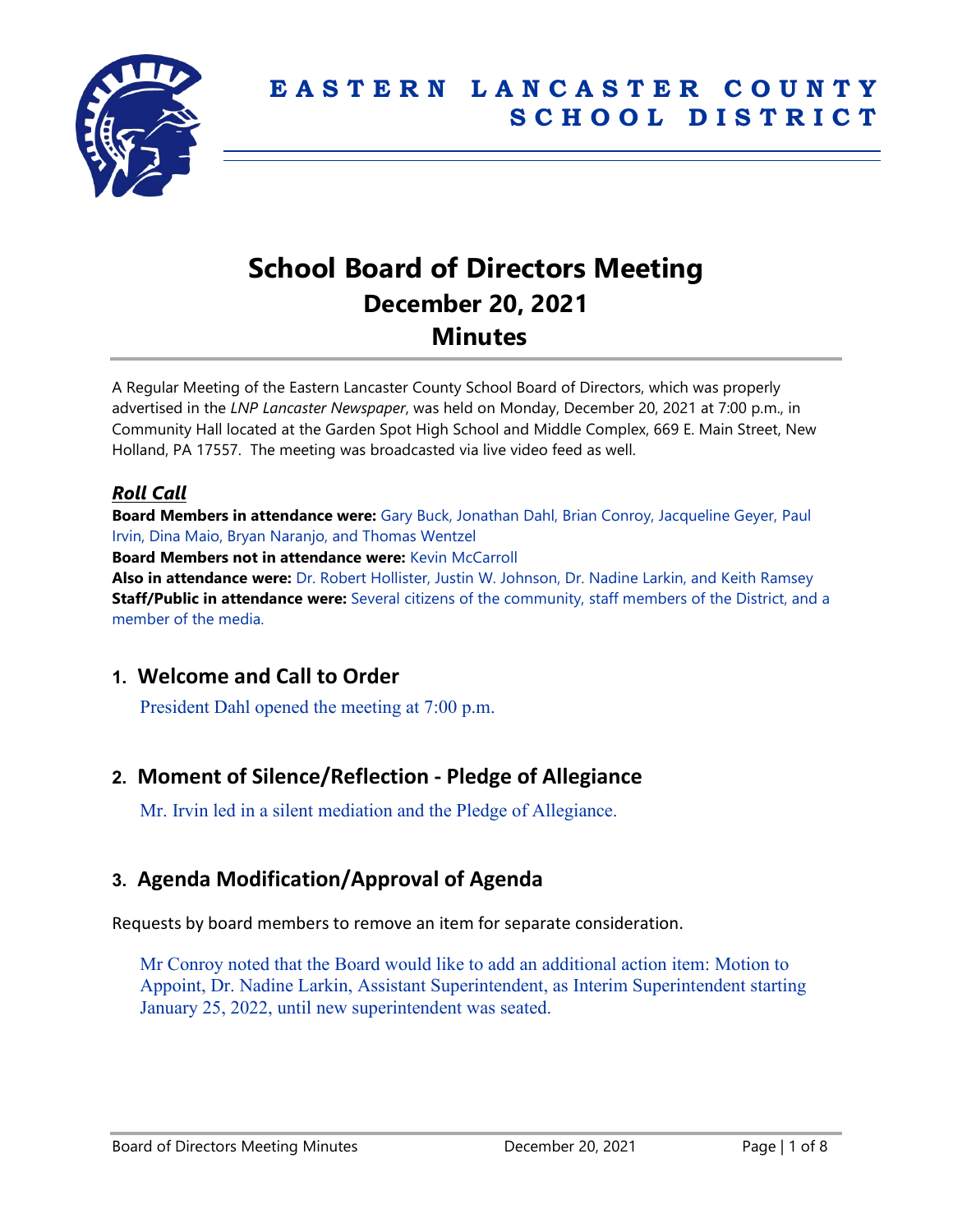Mr. Naranjo requested that the action item, Approval of School Board Policy 109 - Resource Materials - Second & Final Reading to be moved from the consent agenda as a separate action item.

Mr. Irvin made a motion to approve the modified agenda. It was seconded by Mr. Conroy. **The motion was approved. (8-0; 1 absent)** 

# **4. Student of the Month Presentation**

Dr. Sanger presented and congratulated the Students of the Month for the month of October being chosen for their character trait of "Respect".

Grade 12: Tanner Donahue, Narvon, PA, Unable to Attend Grade 11: Carli Laudermilch, New Holland, PA, Unable to Attend Grade 10: Burger Lilly, with parents Mr. & Mrs. Michael & Kristin Barshinger Grade 9: Luke Canales, Narvon, PA, Unable to Attend

# **5. Citizens of the District Comments**

The Board encourages citizens of the district to come before the Board to present their petitions, inquiries, or other communications of interest. The Board invites public (Citizens of the District) to comment on any topic that is within the Board's jurisdiction. As outlined in [Board Policy 903,](http://go.boarddocs.com/pa/elan/Board.nsf/goto?open&id=C7KFUY40E2FC) the Board requires that public participants be residents or taxpayers of this district.

Due to the virtual aspect of the Board meeting, the Board is requesting if you wish to provide public comment during the virtual board meeting, you should sign-up to do so by completing the online form prior to the meeting.

[PUBLIC COMMENT SIGN-UP FORM](https://forms.gle/zDXXoX8rZQUxt1Ap6) (*Please use this form only if you are not attending the meeting in person.*)

*Public comments will be read aloud during the public comment section of the agenda.*

Thank you.

SUBMITTED COMMENTS (VIA PUBLIC COMMENT SIGN-UP FORM):

Steven Hurst, East Earl Township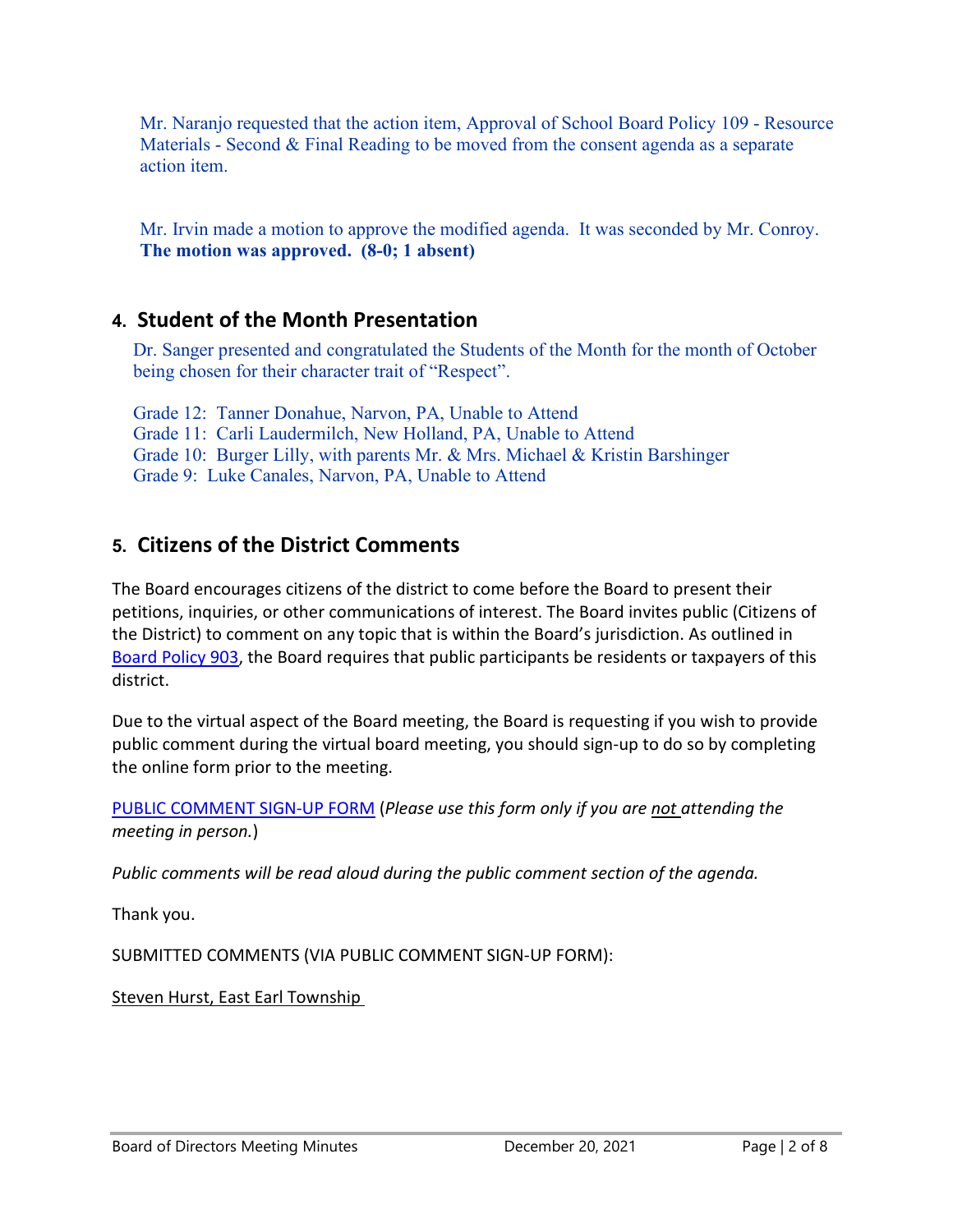It has been brought up to the community's attention that a English teacher presented an essay called "A modest proposal to slash the elderly population." Have you read it? Let me share a few paragraphs from the essay before expressing my upmost disgust in it.

"Today, as in 1729 when a "modest proposal" was written, the same cloud of overpopulation darkens our lives. But to deal with the problem we should forgo sacrificing children- humanity's seed corn- as a solution. Instead let us consider judicious pruning of the withered branches of the tree of life- the elderly. Let them pay the price for dawdling in passing lanes on freeways, monopolizing harried clerks at computer stores, and voting down needed public school tax increases. The elderly are living too long and consuming more than just air and sunshine."

"are the elderly entitled to our sympathy? Of course, but the elderly, though no fault of their own, ravage the earth like an endless cloud of locusts".

The writer suggest two options to help speed the elderly exit, 1. The carrot, 2. The stick

The "carrot" recommends that the government should create a program to encourage voluntary self termination by the elderly called sunset of great opportunity "So Go". The government would offer a modest sum of \$25,000 to anyone aged 55 or older willing to take an early exit from worldly woes. Money could help pay for a grandchild's college education or it could finance a last trip to the slot machines and craps tables in Los Vegas casinos. Surely, the generous financial incentives of the program and opportunity to end life peacefully accompanied by loved ones would be attractive.

The "stick" If volunteerism doesn't work (carrot) sterner measures would be needed. He proposes establishment of terminal taxes- Remuneration in Place of Full Future Service (RIPOFFS),to be assessed at the age of 65. This would acknowledge seniors' lessened contributions to society. OF COURSE exceptions could be made for members of Congress, billionaires, and popular entertainers. If too few elders took advantage of this offer, names would be drawn from a national lottery to make up any shortfall." Doesn't this remind you of the movie hunger games?

I just don't understand in any capacity how the teacher thought this example would be acceptable to use. To use literature such as this, that has a complete disregard for human life is inexcusable, disgusting, and should not be tolerated and I would go as far as suggesting termination!! The complete absence of judgement on behalf of the teacher to even consider including this in the curriculum should be very concerning to the administration and parents alike.

Just imagine sitting around the dinner table, Christmas dinner this Saturday and out of nowhere your 10th grader suggests that grandma or grandpa take an early exit from this world in order to pay for their college tuition. How would this make you feel? This is sickening. With all the other negative information our children have to process in today's society, was this really the best material this teacher had to offer.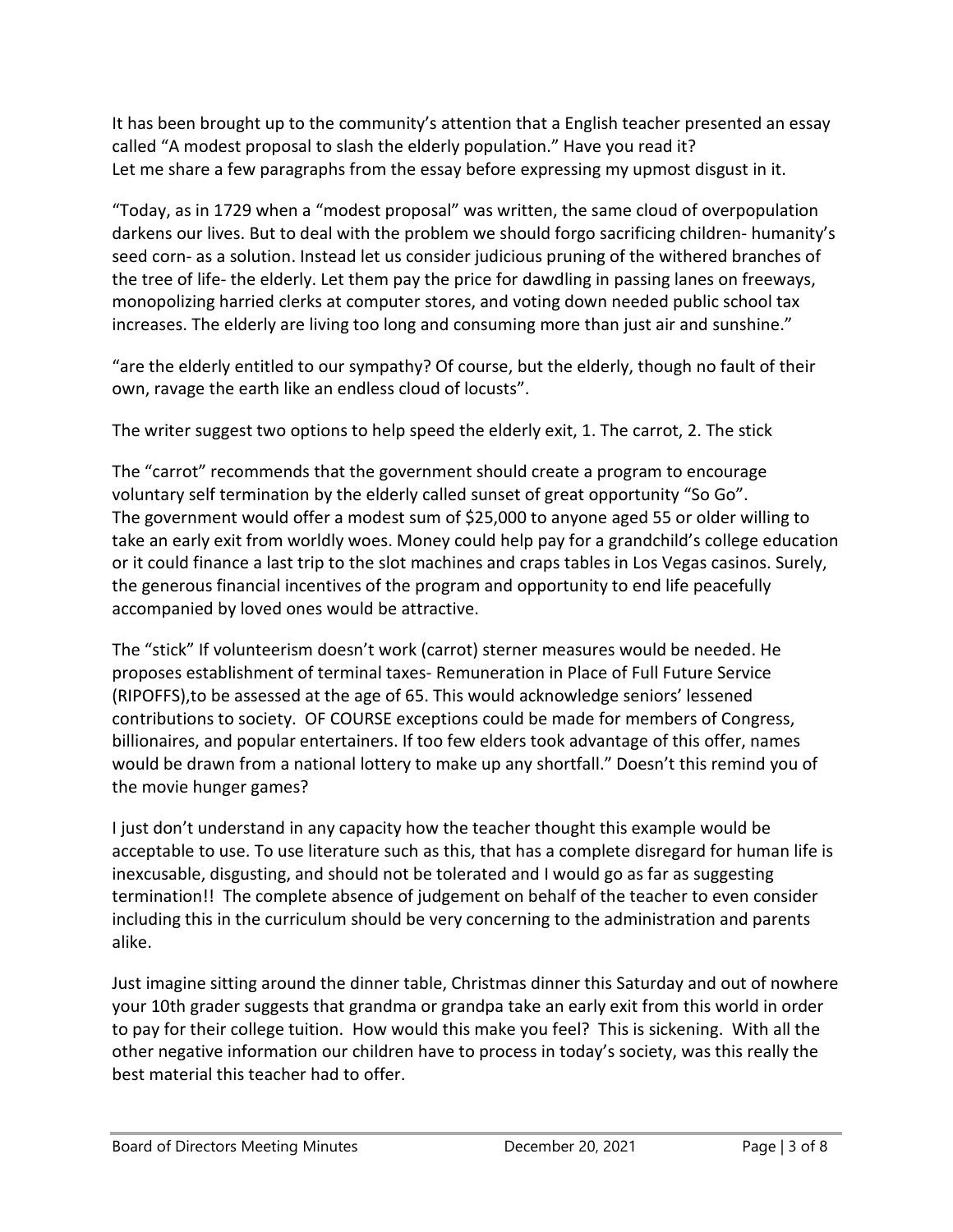I'm sure I can speak for others when I say this deserves an explanation.

Would this be consider this THE SPARTAN WAY?

### **COMMENTS** (IN-PERSON):

Dr. Hollister made a statement regarding safety and security due to safety concerns from a threat incident that occurred the previous week.

Dave Horst, 1186 East Earl Drive, East Earl, PA

Mr. Horst read several scriptures from the Bible.

Sean Reese, 348 E. Main Street, New Holland, PA

Mr. Reese presented his comments regarding the Board's discussion at a previous board meeting about the purchase of Covid-19 home test kits. He also made comments regarding Board Policy 109 and the restatement of BrainPOP.

### **6. Consent Agenda**

Items listed under the Consent Agenda section of our Board Meeting Agenda are considered to be routine and are acted on by the Board in one motion. There is no Board discussion of these items individually prior to the Board vote unless a member of the Board requests that a specific item be removed from the Consent Agenda. Requests to remove an item from the Consent Agenda will be accepted at agenda section 3. Agenda Modification/Approval of Agenda. (Requests to remove an item for separate consideration). Items Removed from the Consent Agenda will be moved to agenda section "Action Items."

Mr. Robert Arrick, Principal of New Holland Elementary, introduced Katie Waite 5<sup>th</sup> Grade Teacher and Maria Buck, Health & Physical Education Teacher starting at New Holland Elementary.

Mrs. Heather Schrantz, Principal of Blue Ball Elementary introduced Megan Heckman starting as a new 1st Grade Teacher at Blue Ball Elementary.

Mr. Conroy made a motion to approve the personnel report. It was seconded by Mr. Naranjo. **The motion was approved. (7-0; 1 absent; 1 abstained)** *Mr. Buck abstained due to his wife being listed on the personnel report for approval.*

- **6.a. Treasurer's Report**
- **6.b. Approval of Minutes**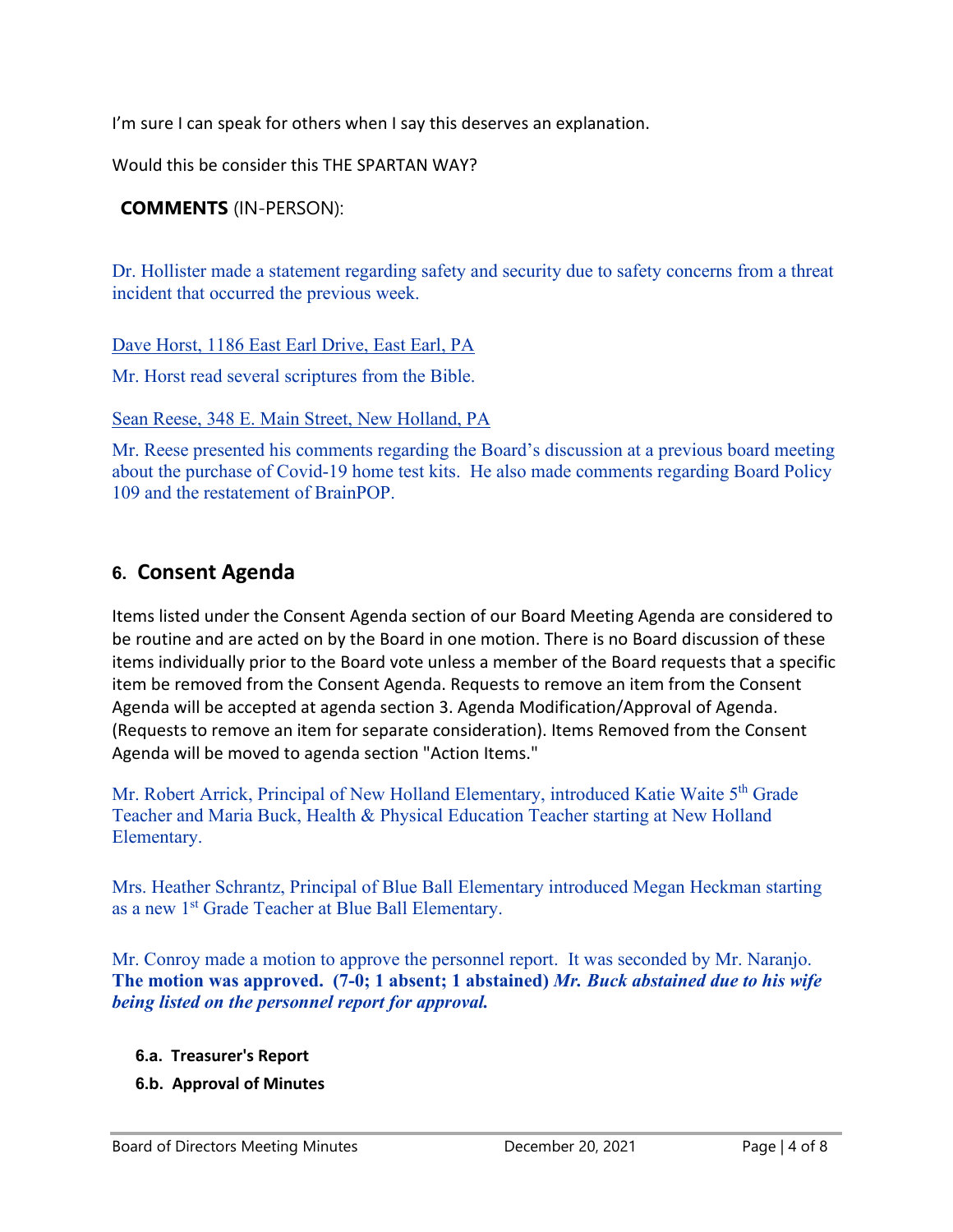**6.c. Bills Paid**

- **6.d. Approve Personnel Report**
- **6.e. Investments**
- **6.f. Cafeteria Fund Treasurer's Report**
- **6.g. Approve Budgetary Transfers**
- **6.h. Student Activity Account**

**6.i. Approve the Accelerated Budget Opt Out Resolution Certifying Tax Rate Within Inflation Index**

This resolution certifies that the District will not increase the real estate tax rate more that 3.4% for 2022-23.

- **6.j. Approval of Agreement to Waive Expulsion Hearing**
- **6.k. Approve the Resolution Authorizing the Sale of Property to Garden Spot Fire Rescue**
- **6.l. Approval of the School Board Meeting Calendar Schedule 2022-2023**
- **6.m. Approval of the 2022-2023 School Year Calendar**

### **7. Action Items**

Items Removed from Consent Agenda for Separate Consideration.

#### **7.a. Motion to appoint Dr. Nadine Larkin as interim superintendent starting January 25th until the new superintendent is seated.**

Mr. Conroy made a motion to appoint Dr. Nadine Larkin as interim superintendent starting January 25th until the new superintendent is seated. It was seconded by Mr. Irvin. **The motion was approved. (8-0; 1 absent)**

#### **7.b. Approval of School Board Policy 109 - Resource Materials - Second & Final Reading**

The Board and Administration discussed School Board Policy 109 – Resource Materials and the development process for the administrative regulations that were attached.

Mr. Naranjo made a motion to approve School Board Policy 109 - Resource Materials. It was seconded by Mr. Buck. **The motion was approved. (8-0; 1 absent)**

#### **7.c. Approval of Changes to 2021-2022 Academic School Year Calendar**

Change of January 20, 2022, from an HS Only Early Dismissal to a Secondary Campus (HS/MS) Only Early Dismissal.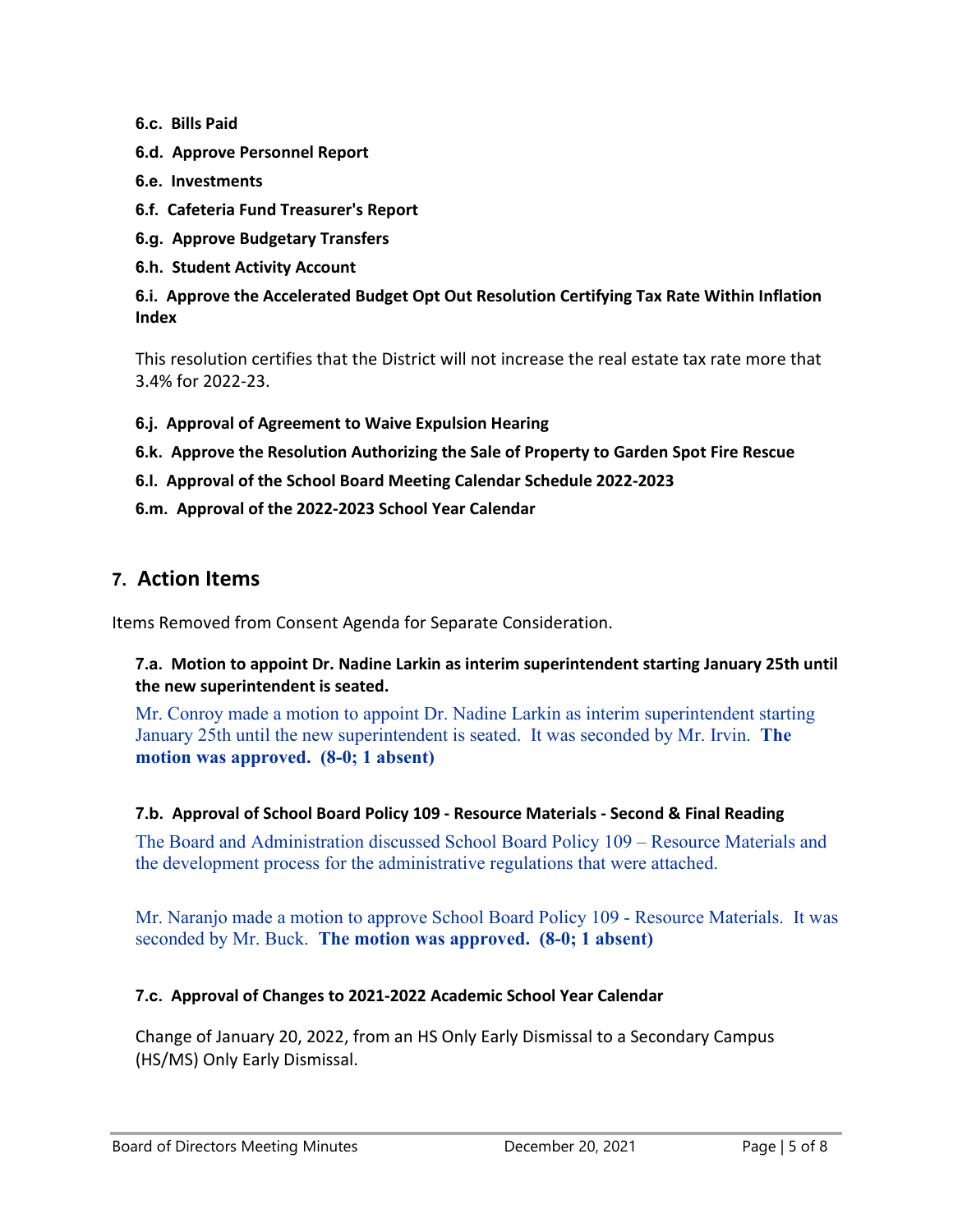Dr. Hollister requested the Board to approve an adjustment to the 2021-2022 academic school calendar with the change of the January  $20<sup>th</sup>$  High School Only Early Dismissal to a Secondary Campus Only, including both High School and Middle School.

Mr. Irvin made a motion to approve the Changes to 2021-2022 Academic School Year Calendar. It was seconded by Mr. Naranjo. **The motion was approved. (8-0; 1 absent)**

### **8. Reports**

### **8.a. Lancaster County Tax Collection Bureau**

No Report. Mr. Ramsey indicated that the Lancaster County Tax Collection Bureau did not meet, and the next meeting would be their January  $12<sup>th</sup>$  Reorganization meeting.

### **8.b. Lancaster-Lebanon IU13**

Mr. Irvin shared several highlights from the December  $8<sup>th</sup>$  board meeting report: He noted that the IU13 had approved two new board members from Palmyra and Manheim Central. He reported that the IU13 Board approved \$7,331,211 in disbursements and approved new or addition to service contracts for Business Services, Early Childhood & Special Education Services, Instructional/Technology Services and Human Resource Services. He noted that there were twelve  $(12)$  resignations, two  $(2)$  terminations, two  $(2)$  retirements, twenty-six  $(26)$ new hires, fifteen (15) changes in position or salaries, and six (6) leaves of absence. Mr. Irvin also informed the Board that the IU13 approved the hiring of the new executive director. He had distributed to the Administration copies of the IU13 newsletter Helping Districts Help Students, and the Board meeting highlights.

### **8.c. Lancaster CTC**

Mr. Conroy reported on the Lancaster CTC meeting held on December 12<sup>th</sup>. He noted that this was the reorganization meeting. Mr. Conroy thanked Mrs. Dina Maio for her service on the Joint Operating Committee. Mr. Conroy reported that the JOC was presented the LCCTC Budget and indicated that the Business Manager, Mr. DelPriore would be willing to come and answer any specific questions regarding the budget. He also reported on the Open House events that occurred, stating that they had a record attendance.

### **8.d. Legislative**

Mr. Conroy reported on a hearing that occurred December  $13<sup>th</sup>$  regarding Covid preventions, vaccine treatments, and data collection. He also reported on Bill 938 regarding the Covid-19 vaccine not being required for children to enter school. He also reported on the development of a medical freedom act and on the CRT Hearing that occurred on December 15<sup>th</sup>. Mr. Conroy reported on House Bill 1332 regarding the posting of curriculum on school websites. Mr. Conroy thanked the Administration on how the District is providing their curriculum information to the community.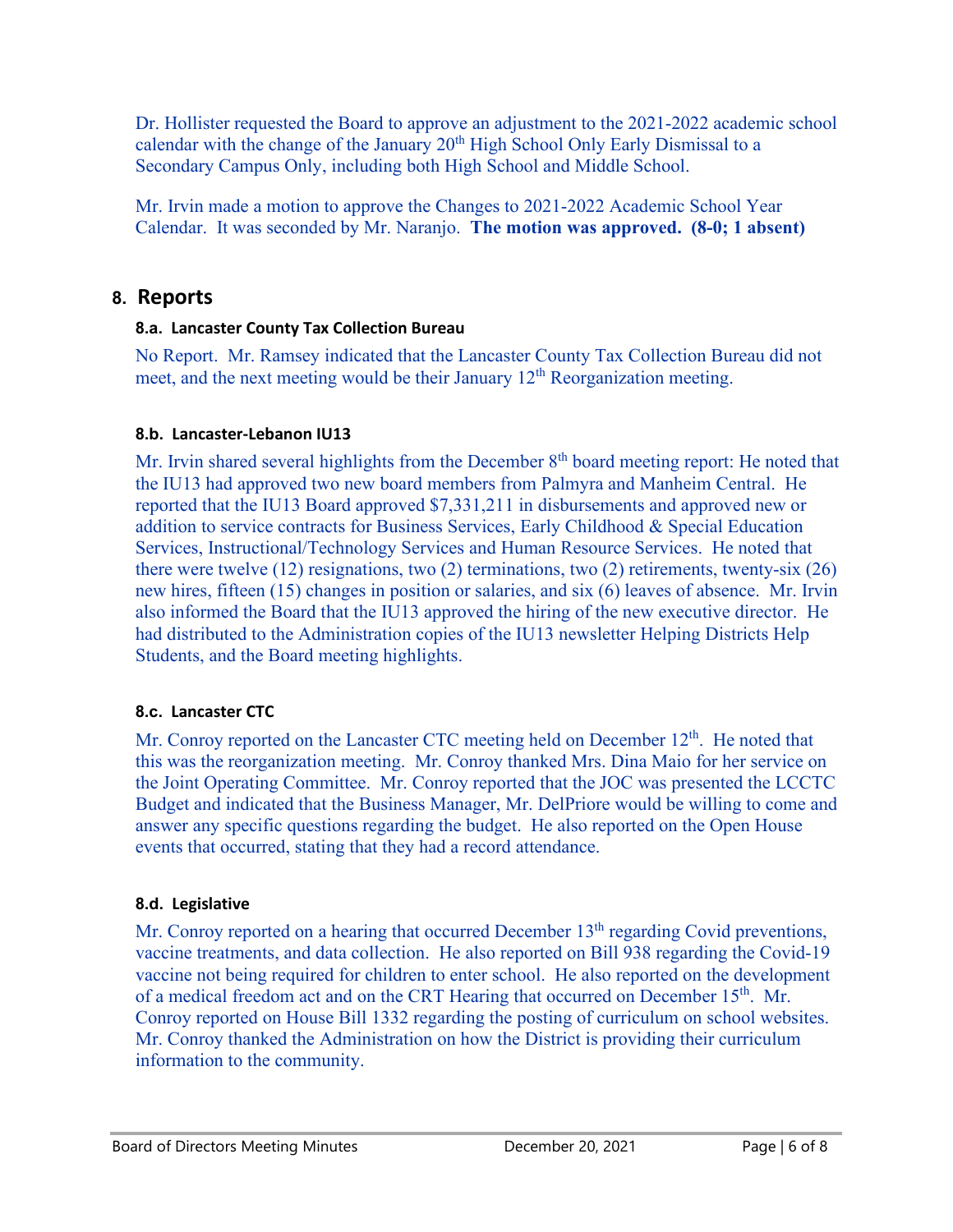# **9. Superintendent's Report**

Dr. Hollister reported that music teachers, Mr. Heckman and Mr. Wiedemer took a representative of learners to the District Honors Band held at Manheim Central.

Dr. Hollister informed the Board about a Board Orientation event being held by Lancaster Lebanon IU13 and noted that if anyone was interested in attending, they should contact Mr. Johnson or Dr. Hollister.

Dr. Hollister also informed the Board that the District would be switching to a new website platform in January and thanked Mr. Johnson for his work on the project.

Dr. Hollister commended Mr. Matthew Zamperini, coach of the football team for being named co-coach of the year.

Dr. Hollister congratulated Mr. Joseph Steinmacher and Mr. Michael Stitzer for receiving another \$25,000 grant from CNH for printer technology for the school's STEM labs.

### **10. Announcements**

Dr. Hollister announced that an executive session was held prior to the Board meeting to discuss a personnel matter.

Dr. Hollister also presented his concerns regarding the current mental health crisis and the safety and emotional support needs of learners.

The Administration updated the Board on information regarding at-home Covid-19 test kits.

# **11. Adjournment**

Mr. Irvin made a motion to adjourn the meeting at 7:32 p.m. with a second by Mr. Naranjo. **The motion was approved. (8-0; 1 absent)**